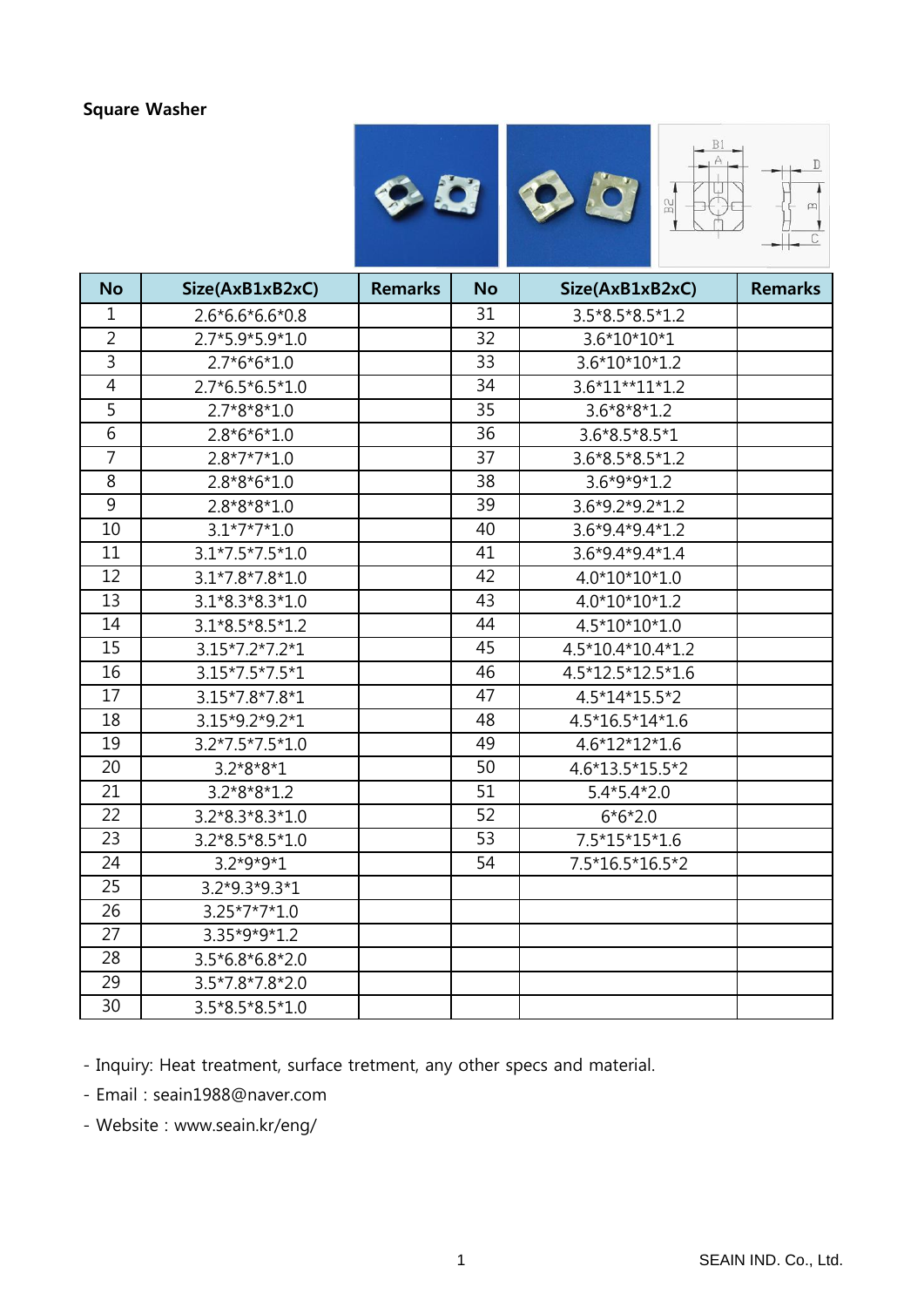# Dish Outer Tooth Washer



| <b>No</b> | <b>Size</b> |        |      | <b>Material</b> | <b>Remarks</b> |
|-----------|-------------|--------|------|-----------------|----------------|
|           | $\sqrt{ }$  |        |      |                 |                |
|           | D.4         | ∽<br>∸ | 0.50 |                 |                |
|           | .- т        | Τp     | 0.60 |                 |                |

- Inquiry: Heat treatment, surface tretment, any other specs and material.

- Email : seain1988@naver.com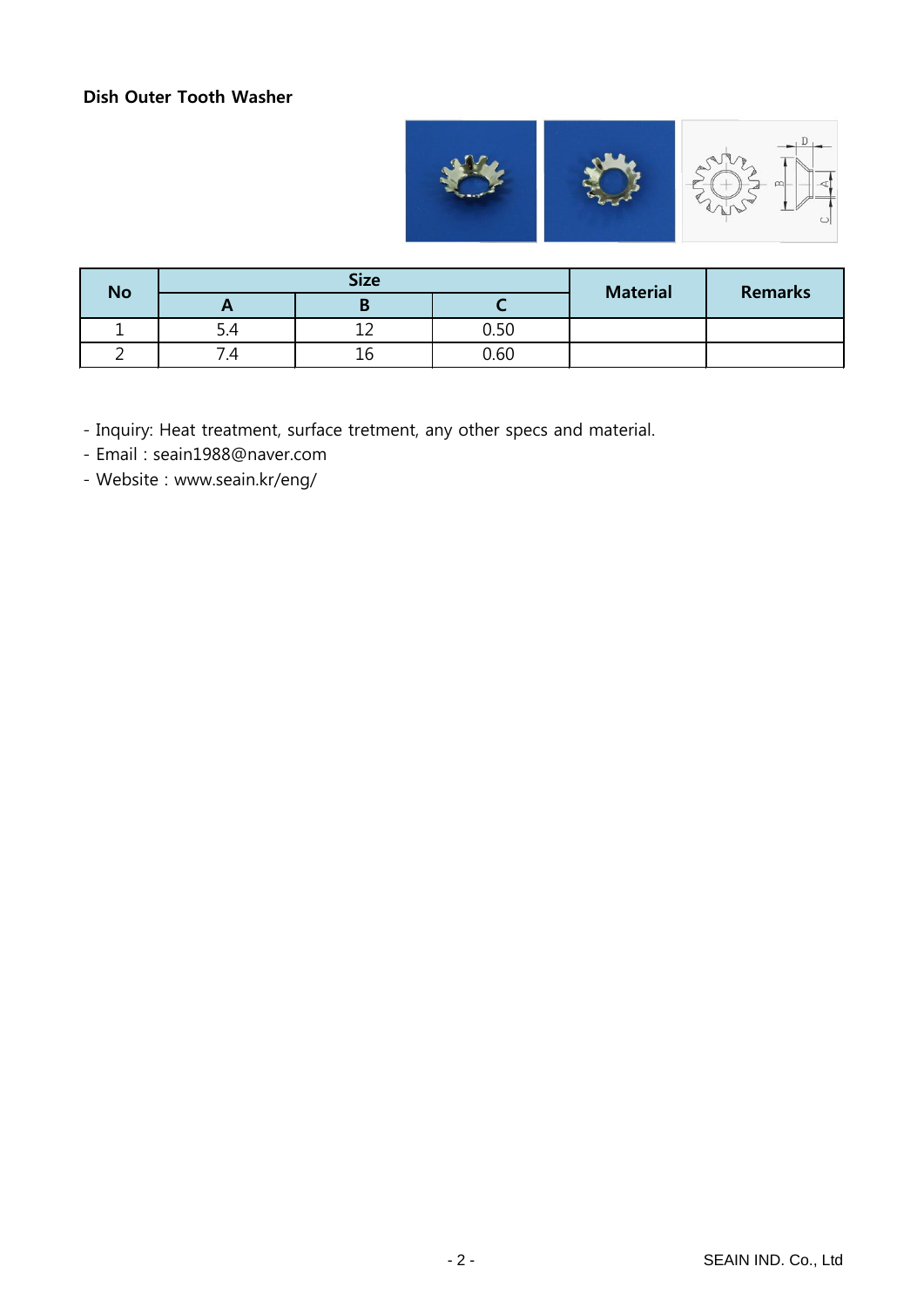### Dish Toothless Washer



| <b>No</b> |     | <b>Size</b> | <b>Material</b> | <b>Remarks</b> |  |
|-----------|-----|-------------|-----------------|----------------|--|
|           |     |             |                 |                |  |
|           | 5.4 |             | 0.50            | $SK-5$         |  |
|           | 5.4 | ∸           | 0.50            | <b>SPCC</b>    |  |

- Inquiry: Heat treatment, surface tretment, any other specs and material.

- Email : seain1988@naver.com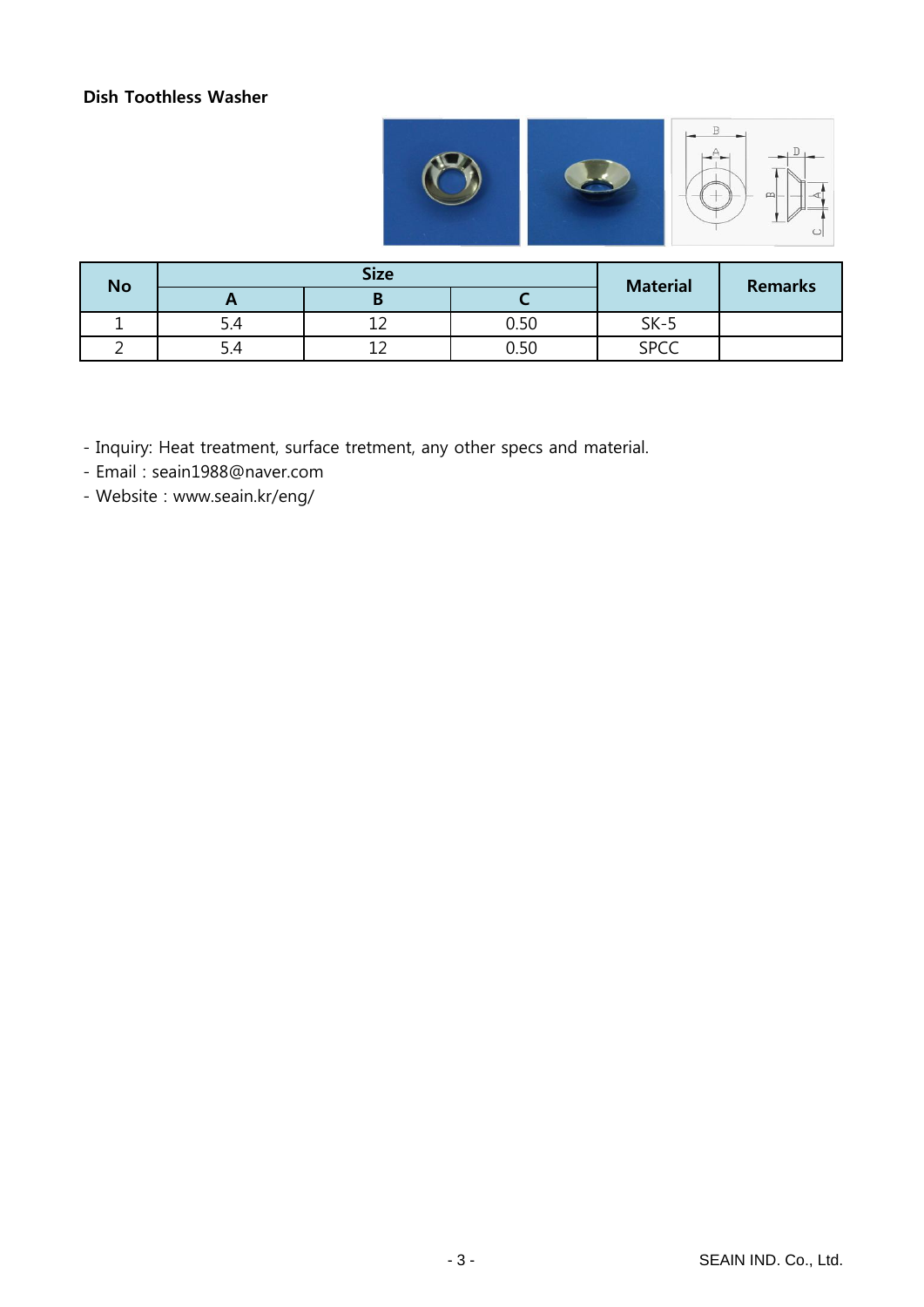### Outer Tooth Washer



| <b>No</b>        |              | <b>Size</b> | <b>Material</b> | <b>Remarks</b> |  |
|------------------|--------------|-------------|-----------------|----------------|--|
|                  | $\mathbf{A}$ | $\mathsf B$ | $\mathsf{C}$    |                |  |
| $\mathbf{1}$     | 2.8          | 6.5         | 0.60            | <b>SPCC</b>    |  |
| $\overline{2}$   | 2.5          | 6.5         | 0.60            | <b>SPCC</b>    |  |
| 3                | 3.85         | 8           | 0.60            | <b>SPCC</b>    |  |
| $\overline{4}$   | 3.6          | 8.5         | 0.60            | SUS            |  |
| 5                | 3.3          | 8.5         | 0.60            | <b>SPCC</b>    |  |
| $\boldsymbol{6}$ | 3.6          | 8.5         | 0.60            | <b>SPCC</b>    |  |
| 7                | 3.4          | 8.5         | 0.60            | <b>SPCC</b>    |  |
| 8                | 3.5          | 8.5         | 0.60            | <b>SPCC</b>    |  |
| 9                | 3.7          | 8.5         | 0.60            | <b>SPCC</b>    |  |
| $10\,$           | 4.6          | 9           | 0.60            | <b>SPCC</b>    |  |
| 11               | 4.6          | 10          | 0.80            | <b>SPCC</b>    |  |
| 12               | 4.3          | 10          | 0.80            | <b>SPCC</b>    |  |
| 13               | 5.4          | 10          | 0.60            | <b>SPCC</b>    |  |
| 14               | 5.4          | 12          | 0.80            | <b>SPCC</b>    |  |
| 15               | 5.6          | 12          | 0.60            | <b>SPCC</b>    |  |
| 16               | 7.4          | 15          | 0.80            | SUS            |  |

- Inquiry: Heat treatment, surface tretment, any other specs and material.

- Email : seain1988@naver.com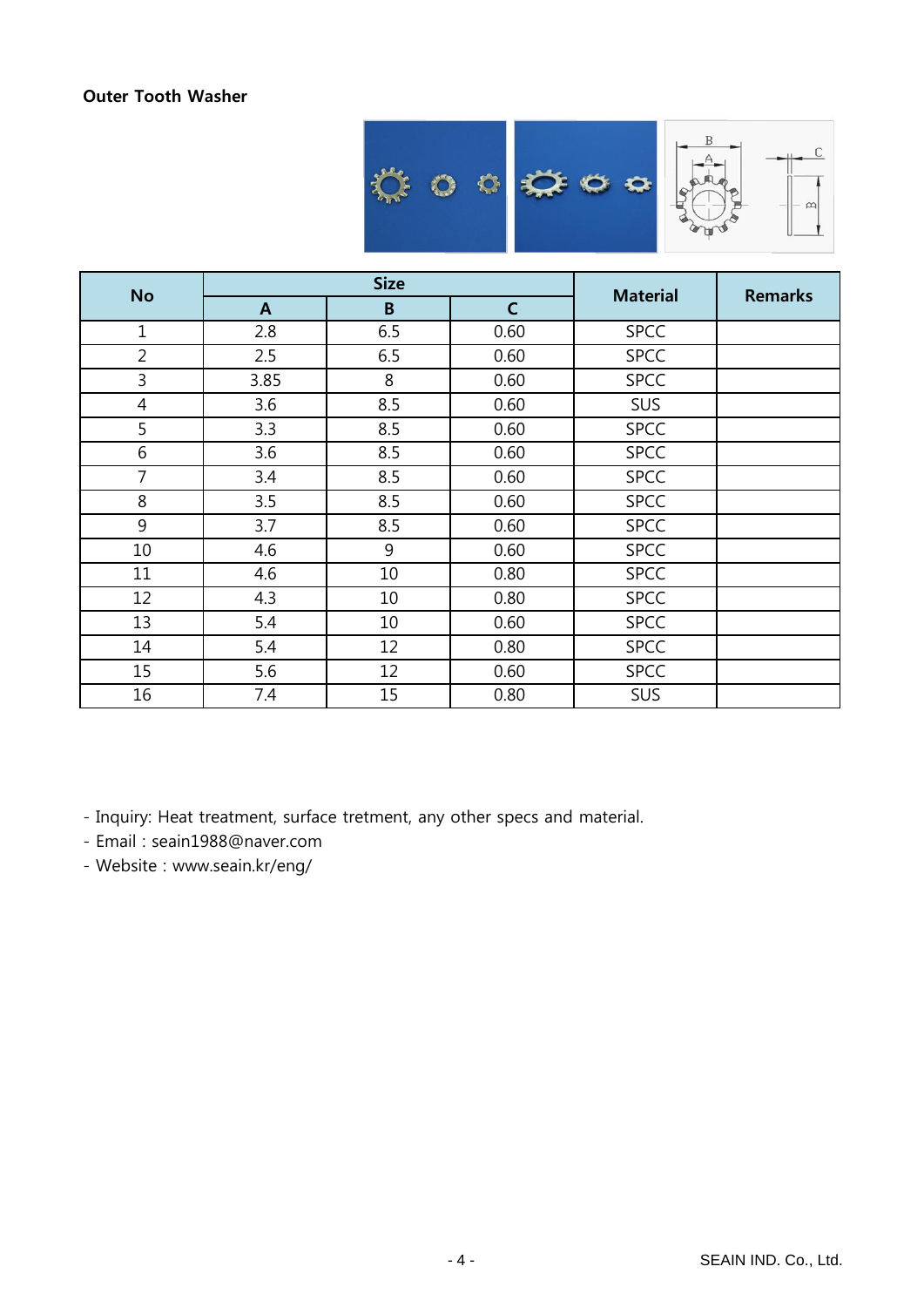G/Washer



| <b>No</b> | <b>Size</b> |    |      | <b>Material</b> | <b>Remarks</b> |
|-----------|-------------|----|------|-----------------|----------------|
|           | Ē           | В  |      |                 |                |
|           | 4.2         | 19 | 1.60 | SPCC/SPHC       |                |
|           | 4.2         | 22 | 1.50 | SPCC/SPHC       |                |
|           | 4.5         | 18 | 1.50 | SPCC/SPHC       |                |
|           | 5.2         | 19 | 1.50 | SPCC/SPHC       |                |
|           | 5.6         | 19 | 1.60 | SPCC/SPHC       |                |

- Inquiry: Heat treatment, surface tretment, any other specs and material.

- Email : seain1988@naver.com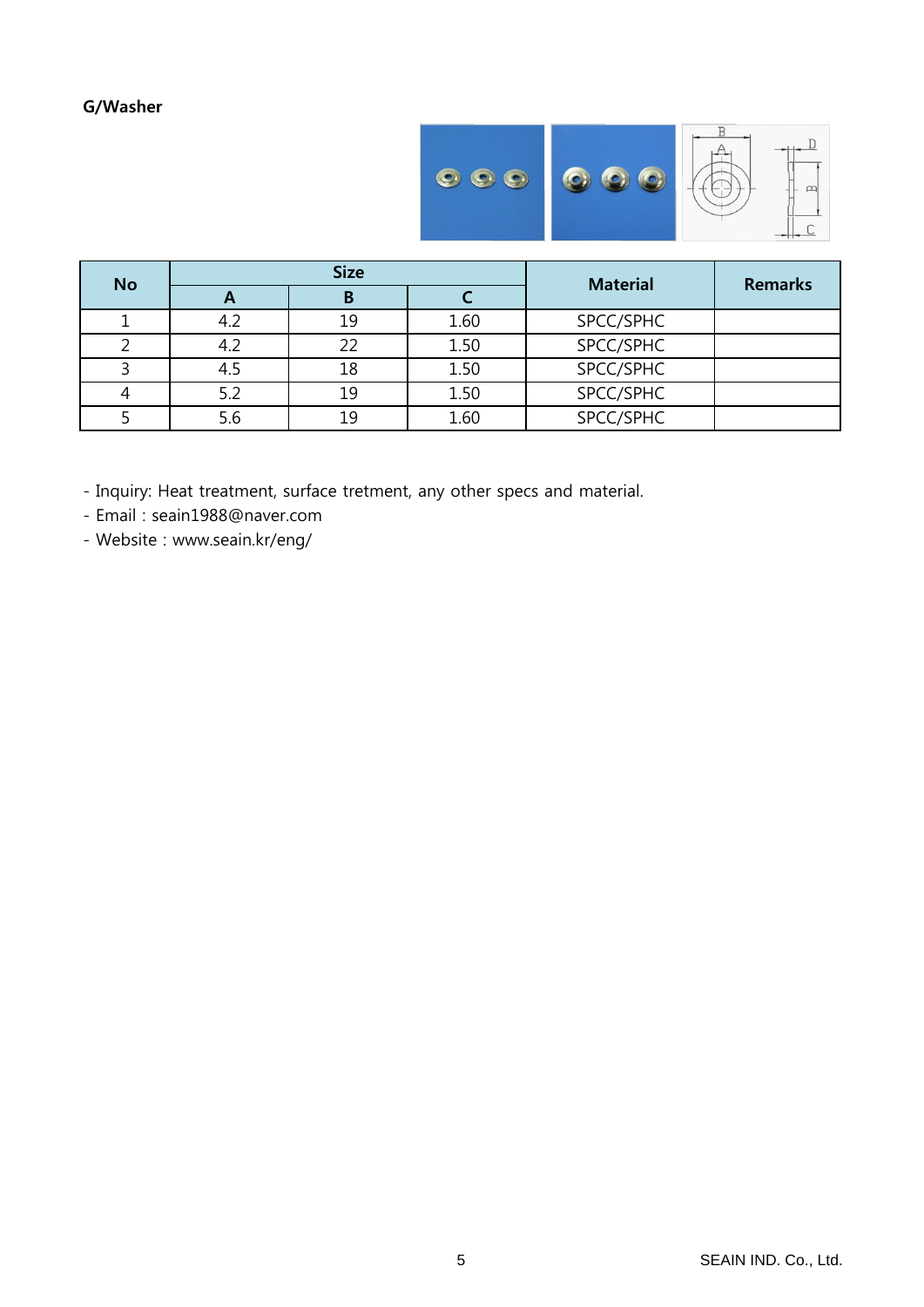

| <b>No</b>      | <b>Size</b> | <b>Material</b> | <b>Remarks</b> |
|----------------|-------------|-----------------|----------------|
| 1              | CAP-M5      | SPCC/SUS        |                |
| $\overline{2}$ | CAP-M6      | SPCC/SUS        |                |
| 3              | CAP-M8      | SPCC/SUS        |                |
| 4              | CAP-M10     | SPCC/SUS        |                |
| 5              | CAP-M14     | SPCC/SUS        |                |
| 6              | CAP-M17     | SPCC/SUS        |                |
| $\overline{7}$ | CAP-M20     | SPCC/SUS        |                |
| 8              | CAP-M22     | SPCC/SUS        |                |
| 9              | CAP-M24     | SPCC/SUS        |                |
| 10             | CAP-Flat    | SPCC/SUS        |                |

- Inquiry: Heat treatment, surface tretment, any other specs and material.

- Email : seain1988@naver.com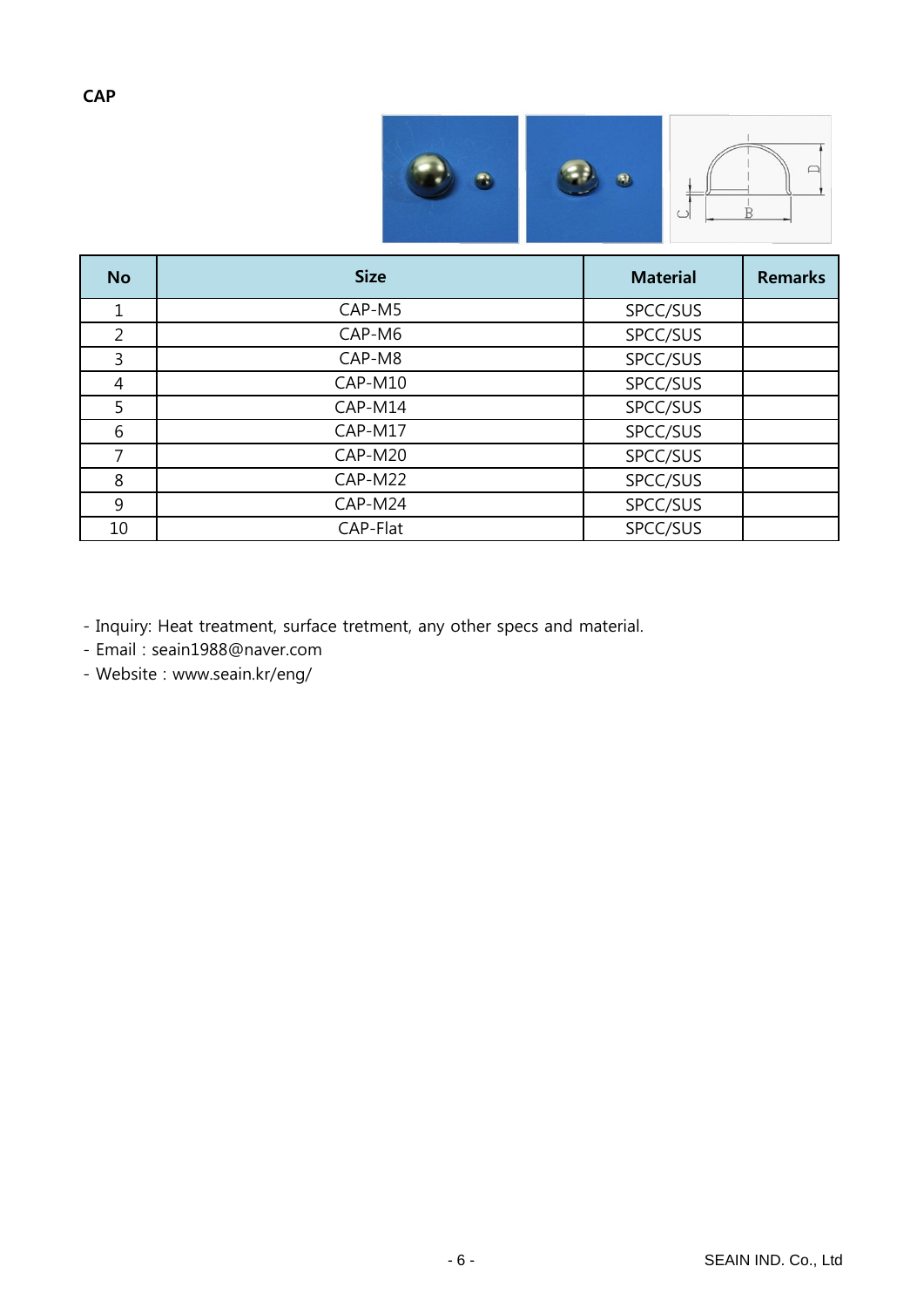## Stopper Washer



| No |     | <b>Size</b> | <b>Material</b> | <b>Remarks</b> |  |
|----|-----|-------------|-----------------|----------------|--|
|    | . . |             |                 |                |  |
|    | v.u | ⊥∠.J        | u.ju            |                |  |

- Inquiry: Heat treatment, surface tretment, any other specs and material.
- Email : seain1988@naver.com
- Website : www.seain.kr/eng/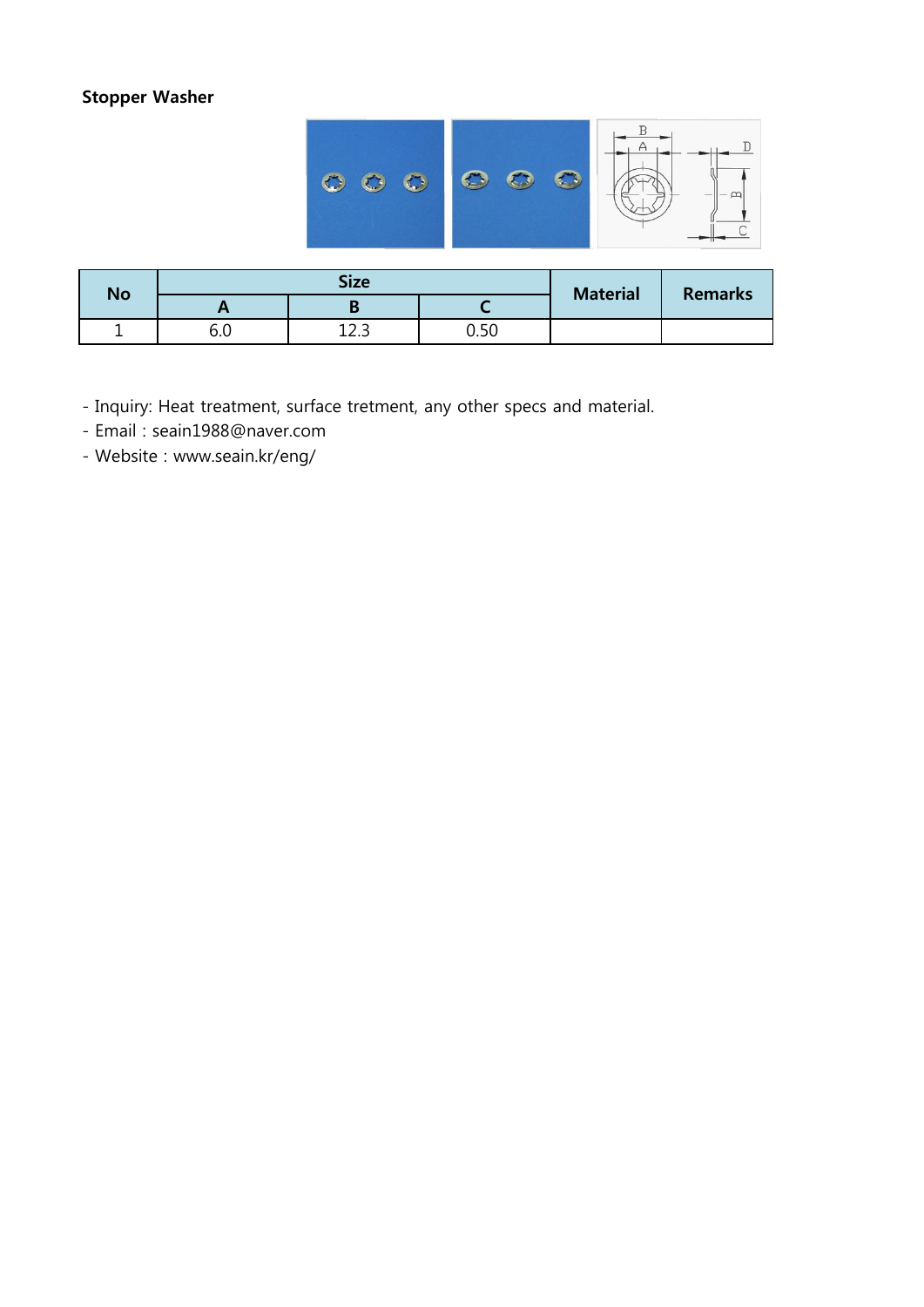# U-RING



| <b>No</b>      | <b>Size</b>              | <b>Material</b> | <b>Remarks</b> |
|----------------|--------------------------|-----------------|----------------|
| 1              | U-RING M10-14 (SUS)      |                 |                |
| $\overline{2}$ | U-RING M10-17 (SK-5)     |                 |                |
| 3              | U-RING M10-17 (SUS)      |                 |                |
| $\overline{4}$ | U-RING M12-19 (SK-5)     |                 |                |
| 5              | U-RING M16 (SK-5)        |                 |                |
| 6              | <b>U-RING M22 (SK-5)</b> |                 |                |
| 7              | U-RING M8-12 (SUS)       |                 |                |
| 8              | U-RING M8-13 (SUS)       |                 |                |
| 9              | U-RING M8-13 SK-5+ 열     |                 |                |
| 10             | U-RING(SK-5) M12-19      |                 |                |
| 11             | U-RING(SK-5) M16         |                 |                |
| 12             | U-RING(SK-5) M10-17      |                 |                |

- Inquiry: Heat treatment, surface tretment, any other specs and material.

- Email : seain1988@naver.com